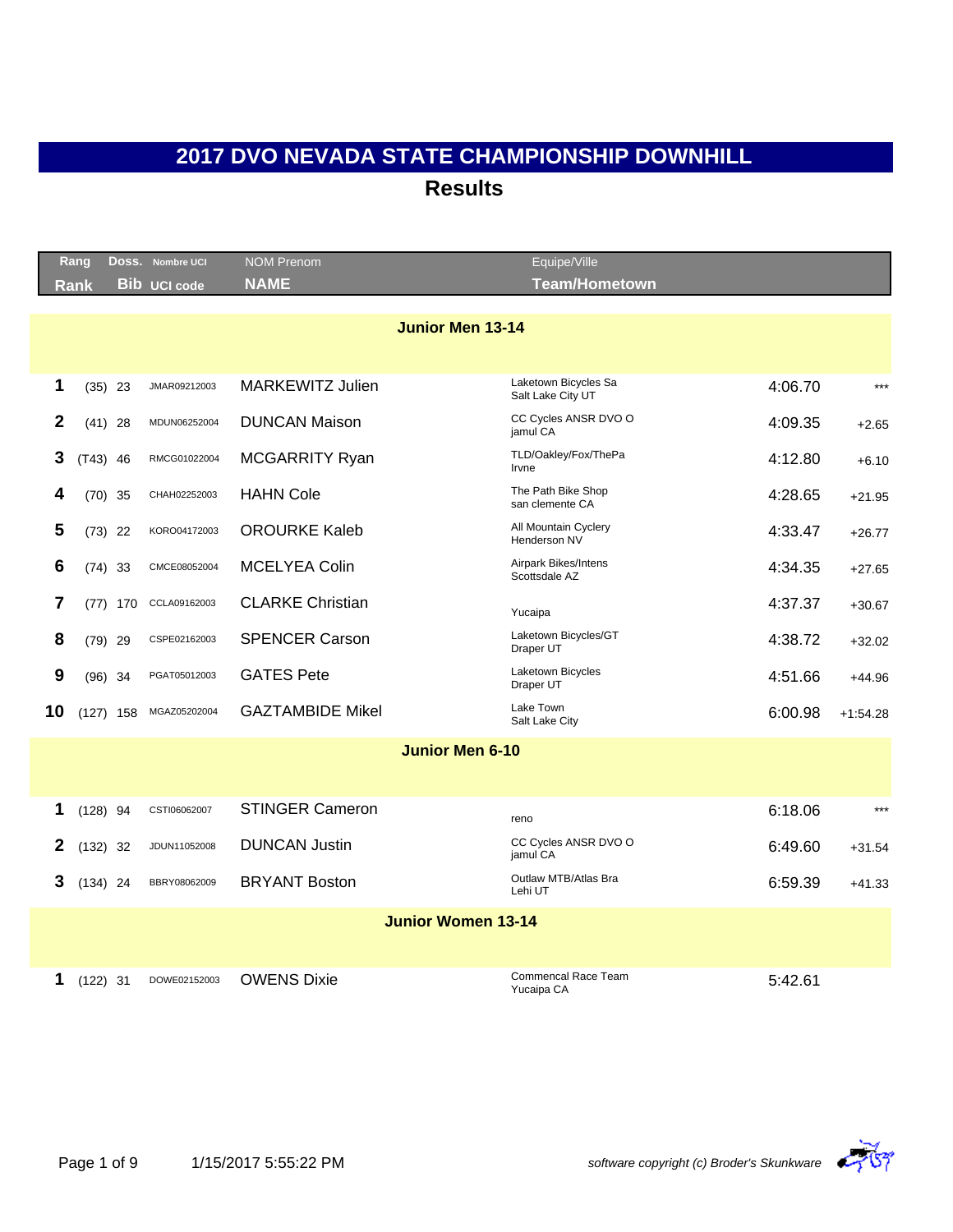|                  | Rang         |            | DOSS. Nombre UCI       | <b>NOM Prenom</b>          | Equipe/Ville                                 |         |            |
|------------------|--------------|------------|------------------------|----------------------------|----------------------------------------------|---------|------------|
|                  | <b>Rank</b>  |            | <b>Bib UCI code</b>    | <b>NAME</b>                | <b>Team/Hometown</b>                         |         |            |
|                  |              |            |                        | <b>Junior Women 6-10</b>   |                                              |         |            |
| 1                | (131) 30     |            | THEA08232007           | <b>HEAP Teagan</b>         | All Mountain Cyclery<br>Las Vegas NV         | 6:34.06 |            |
|                  |              |            |                        | <b>Cat 3 Men 15-18</b>     |                                              |         |            |
| 1                |              | $(45)$ 304 | ABAU04052001           | <b>BAUCOM Austen</b>       | loose riders/BIG DAD<br>Greenwood Village CO | 4:13.80 | $***$      |
| 2                |              | $(76)$ 305 | LUHL06282002           | <b>UHLRICH Luke</b>        | All Mountain Cyclery<br>Las Vegas NV         | 4:37.07 | $+23.27$   |
| 3                |              | $(92)$ 306 | MDIK11292000           | <b>DIKE Matthew</b>        | <b>KORE NORTH BICYCLES</b><br>Meridian ID    | 4:47.71 | $+33.91$   |
| 4                |              | $(95)$ 315 | ABUR08222002           | <b>BURTON Alec</b>         | <b>Bear Valley Bikes</b><br>Big Bear Lake CA | 4:49.26 | $+35.46$   |
| 5                |              | $(98)$ 324 | JLIP08101999           | <b>LIPTON Josh</b>         | az                                           | 4:53.73 | $+39.93$   |
| 6                |              | $(99)$ 328 | MPAR10142002           | PARISIO Marco              | Scottsdale                                   | 4:54.01 | $+40.21$   |
| 7                | (124) 300    |            | SWAY10252001           | <b>WAYSACK Steven</b>      | My Mom<br>Las Vegas NV                       | 5:55.04 | $+1:41.24$ |
| 8                | $(130)$ 311  |            | DBON11172000           | <b>BONINO Dylan</b>        | Laketown gravity<br>south jordan UT          | 6:26.35 | $+2:12.55$ |
|                  |              |            |                        | <b>Cat 3 Men 19-29</b>     |                                              |         |            |
|                  |              |            |                        |                            |                                              |         |            |
| 1                | $(116)$ 326  |            | KWIN08241996           | <b>WINGER Kaysen</b>       | n. las vegas                                 | 5:17.41 | $***$      |
|                  | 2 (T117) 335 |            | BSOL03051997           | <b>SOLOMON Brad</b>        | las vegas                                    | 5:24.04 | $+6.63$    |
|                  |              |            |                        | <b>Cat 3 Men 30-39</b>     |                                              |         |            |
| 1                |              | $(75)$ 301 | JEDW06281984           | <b>EDWARDS Jon</b>         | Bicycle Depot of Ari<br>Fountain Hills AZ    | 4:36.31 | ***        |
| $\boldsymbol{2}$ |              | $(94)$ 325 | FVAL11121982           | <b>VALLE Fracisco</b>      | SAFETYCYCLE<br>LOS ANGELES                   | 4:48.48 | $+12.17$   |
| 3                | $(106)$ 394  |            | RMAV10151987           | <b>MAVES Richard</b>       | All Mountain Cyclery<br>Henderson NV         | 5:05.00 | $+28.69$   |
| 4                |              |            | (121) 345 LMAN11241984 | <b>MANALO Leann Andrei</b> | Bloodtrail<br>Tucson                         | 5:39.94 | $+1:03.63$ |

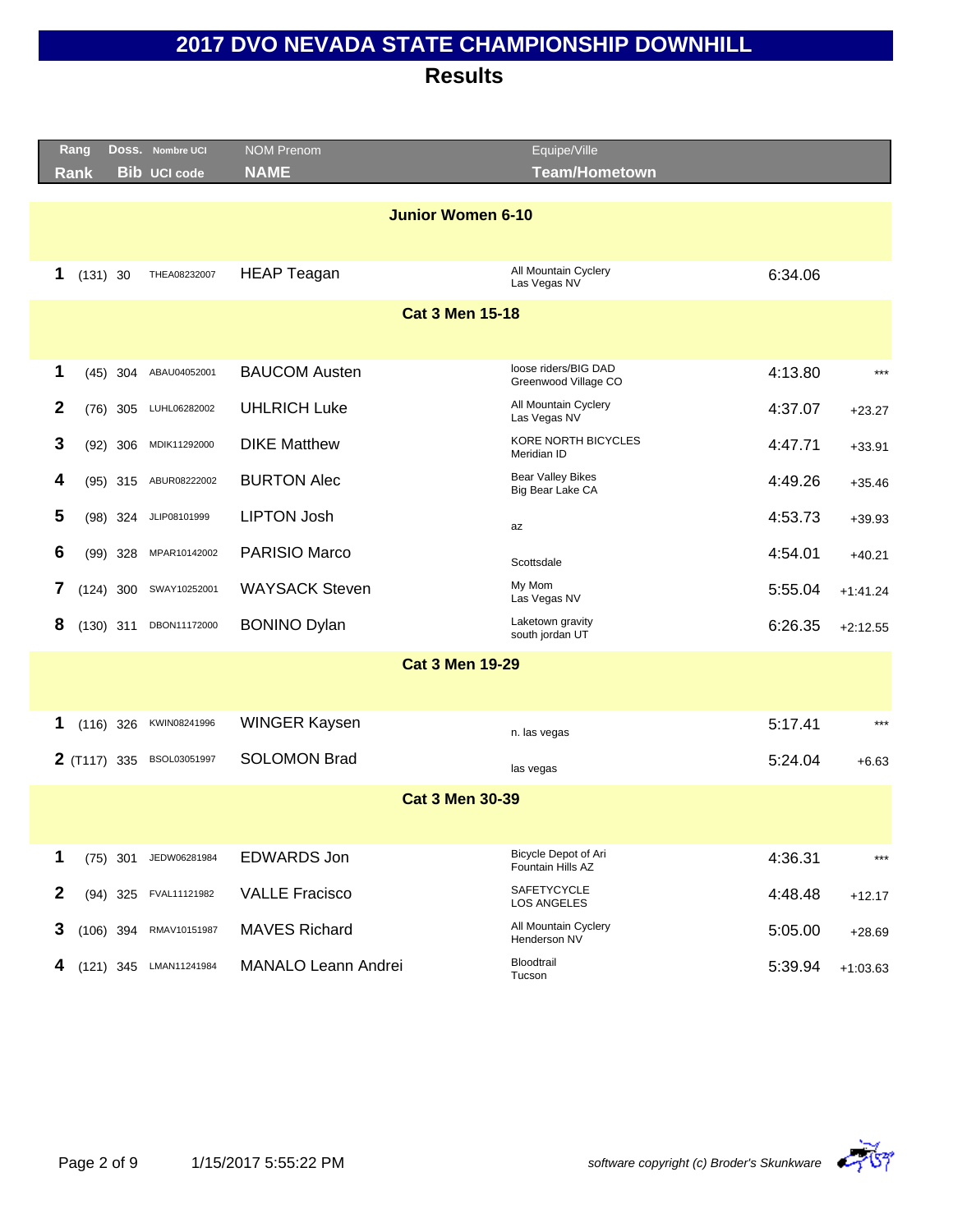|    | Rang        |            | DOSS. Nombre UCI         | <b>NOM Prenom</b>        |                        | Equipe/Ville                            |         |            |
|----|-------------|------------|--------------------------|--------------------------|------------------------|-----------------------------------------|---------|------------|
|    | Rank        |            | <b>Bib UCI code</b>      | <b>NAME</b>              |                        | <b>Team/Hometown</b>                    |         |            |
|    |             |            |                          |                          |                        |                                         |         |            |
|    |             |            |                          |                          | <b>Cat 3 Men 40-49</b> |                                         |         |            |
|    |             |            |                          |                          |                        |                                         |         |            |
| 1  | $(112)$ 302 |            | IHOR04191976             | <b>HORAK</b> lan         |                        | FEA Race Team/Crafth<br>henderson NV    | 5:12.57 | $***$      |
| 2  | $(126)$ 303 |            | CGIO07031972             | <b>GIOVANNELLI Chris</b> |                        | Crown City Gravity /<br>san marino CA   | 5:57.28 | $+44.71$   |
|    |             |            |                          |                          | Cat 2/3 Men 50+        |                                         |         |            |
|    |             |            |                          |                          |                        |                                         |         |            |
| 1  |             | $(71)$ 399 | SJON03121966             | <b>JONES Stan</b>        |                        | Suomy helmets Leatt<br>Henderson NV     | 4:29.89 | $***$      |
| 2  | $(100)$ 225 |            | MUHL11051965             | <b>UHLRICH Mark</b>      |                        | All Mountain Cyclery<br>Las Vegas NV    | 4:55.04 | $+25.15$   |
| 3  | $(102)$ 246 |            | MLEA08111964             | <b>LEAVITT Michael</b>   |                        | All Mountain Cyclery<br>Boulder City NV | 4:55.99 | $+26.10$   |
| 4  | $(113)$ 269 |            | DCHA05121963             | <b>CHANG Dumbass</b>     |                        | Dumbass Rascing<br>Las Vegas            | 5:12.69 | $+42.80$   |
|    |             |            | 5 (T117) 247 JWIS0711960 | <b>WISCHMEYER Jim</b>    |                        | All Mountain Cyclery<br>Las Vegas       | 5:24.04 | $+54.15$   |
|    |             |            |                          |                          | <b>Cat 2 Men 15-18</b> |                                         |         |            |
|    |             |            |                          |                          |                        |                                         |         |            |
|    |             |            |                          |                          |                        | ONYX/AMC                                |         |            |
| 1  | $(19)$ 230  |            | RWIS04042002             | WISCHMEYER Ryan          |                        | Las Vegas NV                            | 3:54.43 | $***$      |
| 2  |             | $(36)$ 213 | BBRI04241999             | <b>BRIMHALL Ben</b>      |                        | Henderson NV                            | 4:07.36 | $+12.93$   |
| 3  |             | $(51)$ 204 | LSPE08112000             | <b>SPENCER Lane</b>      |                        | Henderson NV                            | 4:17.27 | $+22.84$   |
| 4  |             | $(60)$ 224 | TNOR11082001             | <b>NORMAN Tucker</b>     |                        | Canfield Brothers an<br>Las Vegas NV    | 4:22.57 | $+28.14$   |
| 5  | $(61)$ 200  |            | IJOH05052000             | <b>JOHNSON lan</b>       |                        | Lake Town Gravity<br>Draper UT          | 4:23.24 | $+28.81$   |
| 6  |             |            | (72) 232 AOST10052000    | <b>OSTROM Aaron</b>      |                        | Kore North DVO FLY D<br>Boise ID        | 4:31.54 | $+37.11$   |
| 7  |             | $(82)$ 205 | ACAN05072002             | <b>CANTWELL Austin</b>   |                        | Kore North<br>Boise ID                  | 4:39.79 | $+45.36$   |
| 8  | $(103)$ 308 |            | GBAK09292002             | <b>BAKER Garrett</b>     |                        | Frisco CO                               | 4:58.72 | $+1:04.29$ |
| 9  | $(108)$ 189 |            | CCOL05172002             | <b>COLITA Cole</b>       |                        | Never Coming Back /<br>Canyon Lake Ca.  | 5:07.21 | $+1:12.78$ |
| 10 | $(115)$ 277 |            | RGOU01072000             | GOULD Ryan               |                        | Kore North Intense D<br>Meridian ID     | 5:16.47 | $+1:22.04$ |
|    |             |            |                          |                          |                        |                                         |         |            |

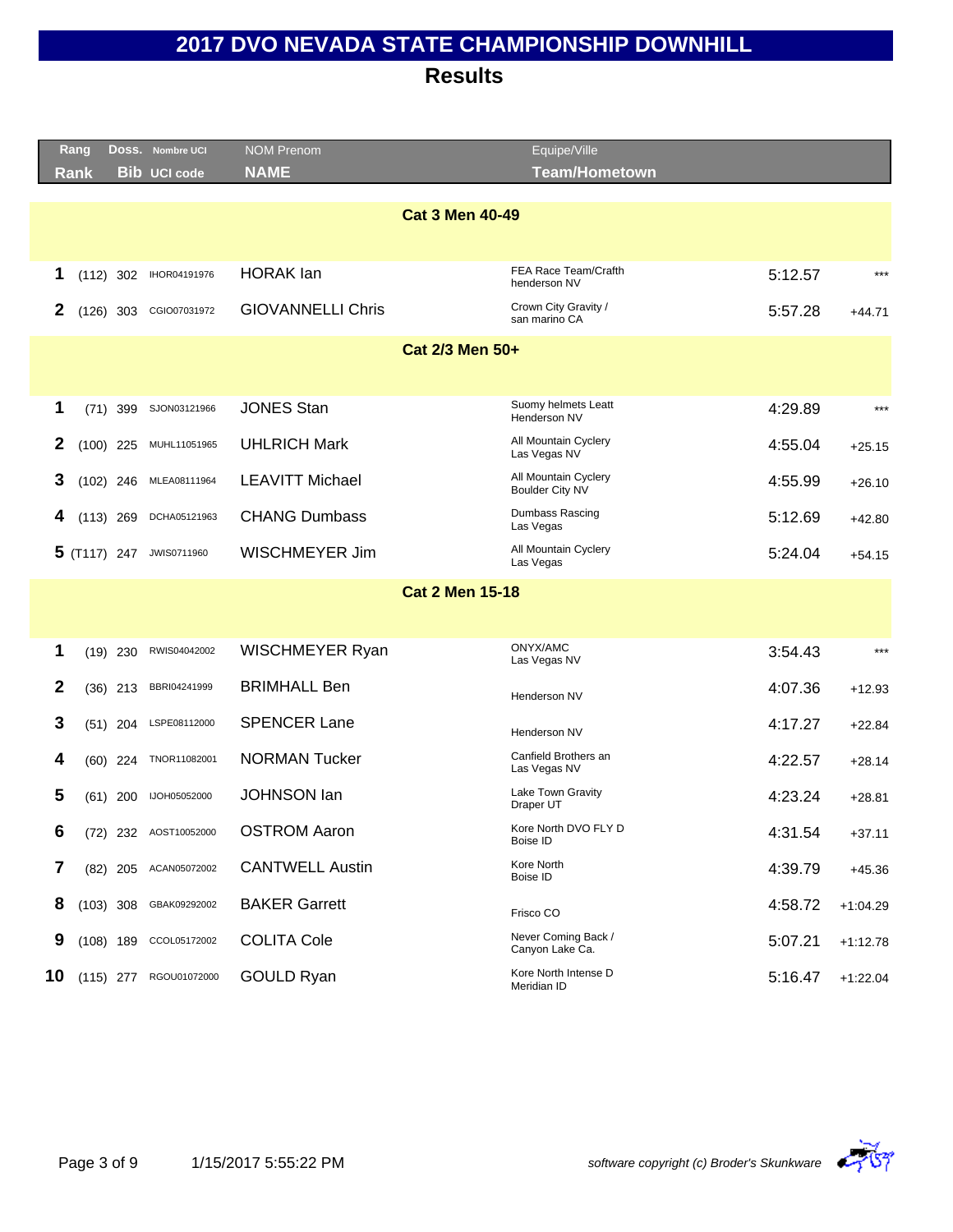| Rang |      |            | Doss. Nombre UCI       | <b>NOM Prenom</b>         | Equipe/Ville                                  |         |            |
|------|------|------------|------------------------|---------------------------|-----------------------------------------------|---------|------------|
| Rank |      |            | <b>Bib UCI code</b>    | <b>NAME</b>               | <b>Team/Hometown</b>                          |         |            |
|      |      |            |                        |                           |                                               |         |            |
|      |      |            |                        | <b>Cat 2 Men 19-29</b>    |                                               |         |            |
|      |      |            |                        |                           |                                               |         |            |
| 1    | (29) | 296        | RSCH02291996           | <b>SCHECHTER Rhyland</b>  | Lean N Mean Bicycle/<br>Fallbrook CA          | 4:02.26 | $***$      |
| 2    | (30) | 234        | DGUZ03151996           | <b>GUZMAN Danny</b>       | All mountain cyclery<br>Boulder city          | 4:03.23 | $+0.97$    |
| 3    | (37) | 220        | TMAY09141997           | <b>MAY Trenton</b>        | Roostmob/ All Mounta<br>Las Vegas NV          | 4:07.52 | $+5.26$    |
| 4    |      | $(47)$ 248 | VGON07191990           | <b>GONZALEZ Victor</b>    | All Mountain Cyclery<br>Las Vegas             | 4:14.63 | $+12.37$   |
| 5    |      | $(54)$ 237 | CHOO06031998           | <b>HOOD Connor</b>        | Orem Utah                                     | 4:18.70 | $+16.44$   |
| 6    |      | $(59)$ 217 | GGRA07311991           | <b>GRAHAM Garrett</b>     | Spy O'Neal Dp Brakes<br>Peoria AZ             | 4:22.38 | $+20.12$   |
| 7    |      | $(69)$ 299 | ADAL10241989           | <b>DALE Aaron</b>         | tucson                                        | 4:28.38 | $+26.12$   |
| 8    |      | $(90)$ 222 | NHOL08071988           | <b>HOLLANDER Nicholas</b> | Prevent Fire LLC.<br>Rexburg ID               | 4:44.33 | $+42.07$   |
| 9    |      |            | (123) 270 ALEA0817     | <b>LEAL Adin</b>          | <b>BIKE WORX</b><br>Riverside                 | 5:52.65 | $+1:50.39$ |
|      |      |            |                        | <b>Cat 2 Men 30-39</b>    |                                               |         |            |
|      |      |            |                        |                           |                                               |         |            |
| 1    |      | $(87)$ 238 | JVAR02021978           | <b>VARGAS Javier</b>      | Toro Rojo<br>Canyon Country                   | 4:43.54 |            |
|      |      |            |                        | <b>Cat 2 Men 40-49</b>    |                                               |         |            |
|      |      |            |                        |                           |                                               |         |            |
| 1    |      | $(81)$ 206 | KLAU05011973           | <b>LAU Keith</b>          | <b>Team Archie</b><br>Las Vegas NV            | 4:39.39 | $***$      |
| 2    |      | $(85)$ 226 | CPIE09301976           | <b>PIERCY Cameron</b>     | Tim's Bike Shop Kona<br>Snohomish WA          | 4:41.73 | $+2.34$    |
| 3    |      | $(86)$ 235 | JBRU09191976           | <b>BRUEN Joshua</b>       | Novatec-Bikefettish-<br>Temecula              | 4:42.11 | $+2.72$    |
| 4    |      | $(88)$ 228 | IGON12111976           | <b>GONZALEZ Isaac</b>     | Team Toro Rojo Racin<br>Los Angeles CA        | 4:43.71 | $+4.32$    |
| 5    |      | $(93)$ 236 | BDIK03221976           | <b>DIKE Bryan</b>         | <b>KORE NORTH BIKES</b><br><b>MERIDIAN ID</b> | 4:47.73 | $+8.34$    |
| 6    |      |            | (97) 240 WHOL08171970  | <b>HOLMES Wesley</b>      | gro az<br>phx                                 | 4:52.67 | $+13.28$   |
| 7    |      |            | (105) 216 RCOW02041974 | <b>COWLING Ryan</b>       | kore north bikes / i<br>meridian ID           | 5:03.78 | $+24.39$   |
| 8    |      |            | (110) 210 JHAR02271970 | <b>HARRIS Jody</b>        | Pleasant view UT                              | 5:11.40 | $+32.01$   |
|      |      |            |                        |                           |                                               |         |            |

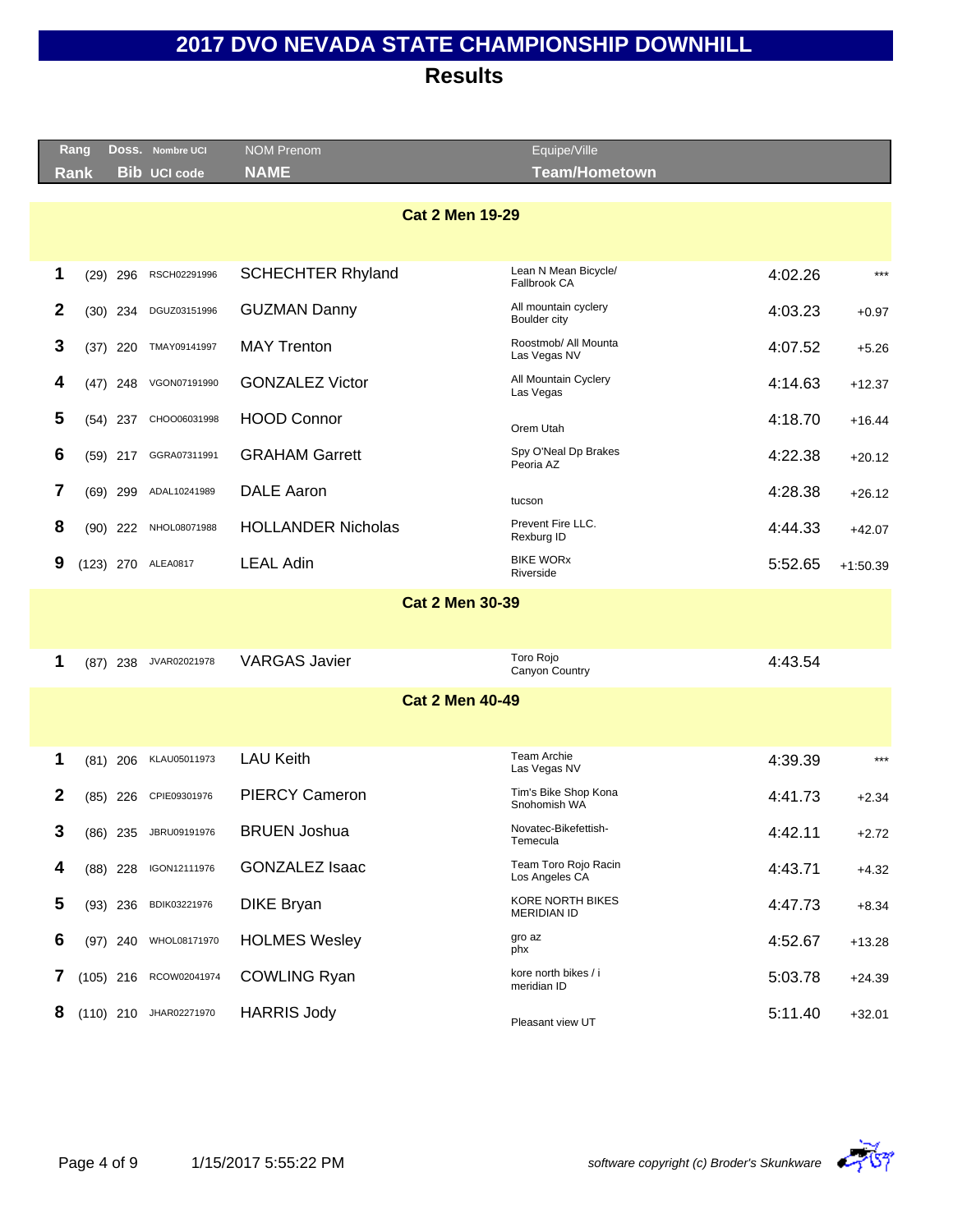**Results**

|    | Rang       |            | Doss. Nombre UCI      | <b>NOM Prenom</b>        | Equipe/Ville                                    |         |            |
|----|------------|------------|-----------------------|--------------------------|-------------------------------------------------|---------|------------|
|    | Rank       |            | <b>Bib UCI code</b>   | <b>NAME</b>              | <b>Team/Hometown</b>                            |         |            |
|    |            |            |                       | <b>Open Men</b>          |                                                 |         |            |
|    |            |            |                       |                          |                                                 |         |            |
|    |            |            |                       |                          | <b>KHS Factory Racing</b>                       |         | $***$      |
| 1  |            | $(15)$ 141 | QSPA07191968          | <b>SPAULDING Quinton</b> | Henderson                                       | 3:49.35 |            |
| 2  | $(40)$ 40  |            | MJOH12261976          | <b>JOHNSTON Matt</b>     | G0-Ride.com<br><b>SLC UT</b>                    | 4:08.36 | $+19.01$   |
| 3  |            | $(48)$ 146 | BBEN10071973          | <b>BENDA Bill</b>        | all moutain<br>henderson                        | 4:15.56 | $+26.21$   |
| 4  |            | $(65)$ 184 | COPP06111982          | <b>OPPERMAN Curtis</b>   | <b>Black Rock Bicycles/</b><br>Reno NV          | 4:24.78 | $+35.43$   |
| 5  |            | $(67)$ 137 | KEAT12231985          | <b>EATON Keith</b>       | DHRENO Black rock bi<br>Reno NV                 | 4:27.52 | $+38.17$   |
| 6  | $(83)$ 43  |            | JHAD12121987          | <b>HADDOCK Josh</b>      | Bicycle Depot of Ari<br>phoenix AZ              | 4:40.56 | $+51.21$   |
| 7  | $(104)$ 37 |            | THUN11021995          | <b>HUNTER Tristan</b>    | <b>Velofix Renthal Smit</b><br>phoenix AZ       | 5:00.52 | $+1:11.17$ |
|    |            |            |                       | <b>Cat 1 Men 19-29</b>   |                                                 |         |            |
|    |            |            |                       |                          |                                                 |         |            |
| 1  |            |            | (13) 112 CCHI02121998 | <b>CHIPMAN Cole</b>      | Lake-Town Gravity/Re<br>Orem UT                 | 3:45.82 | $***$      |
| 2  |            | $(21)$ 110 | KMAG10171992          | <b>MAGENHEIM Kris</b>    | <b>NCB</b><br>Temecula CA                       | 3:54.72 | $+8.90$    |
| 3  |            | $(28)$ 133 | PMAR01181993          | MARCYNYSZYN Paul         | Temecula CA                                     | 4:00.48 | $+14.66$   |
| 4  |            | $(31)$ 135 | SRUU05241991          | <b>RUUD Steven</b>       | me!<br>San Francisco CA                         | 4:03.55 | $+17.73$   |
| 5  |            | $(32)$ 159 | KCAN12151991          | <b>CANOY Kevin</b>       | Commencal USA<br>Vista                          | 4:04.17 | $+18.35$   |
| 6  |            | (49) 124   | CHAR12311997          | <b>HARRIS Chase</b>      | Pleasant View UT                                | 4:16.30 | $+30.48$   |
| 7  |            | $(50)$ 199 | BPET10091992          | <b>PETRITZ Blake</b>     | Green Mammoth<br><b>Mammoth Lakes</b>           | 4:17.09 | $+31.27$   |
| 8  |            |            | (58) 114 TBRO05311993 | <b>BROTHERTON Toby</b>   | Salt Lake City UT                               | 4:20.96 | $+35.14$   |
| 9  |            | $(68)$ 126 | WFOX09051991          | <b>FOX Will</b>          | <b>Specialized Bicycle</b><br>Pleasant Grove UT | 4:28.12 | $+42.30$   |
| 10 |            | $(84)$ 136 | BSWE07051988          | <b>SWEAT Brian</b>       | Bikologi<br>Park City UT                        | 4:41.16 | $+55.34$   |
| 11 |            |            | (89) 104 AMAR11291995 | <b>MARSICANO Anthony</b> | Tim's Bike Shop OGIO<br><b>Burien WA</b>        | 4:44.29 | $+58.47$   |
|    |            |            |                       |                          |                                                 |         |            |



Equiper and the contract of the contract of the contract of the contract of the contract of the contract of the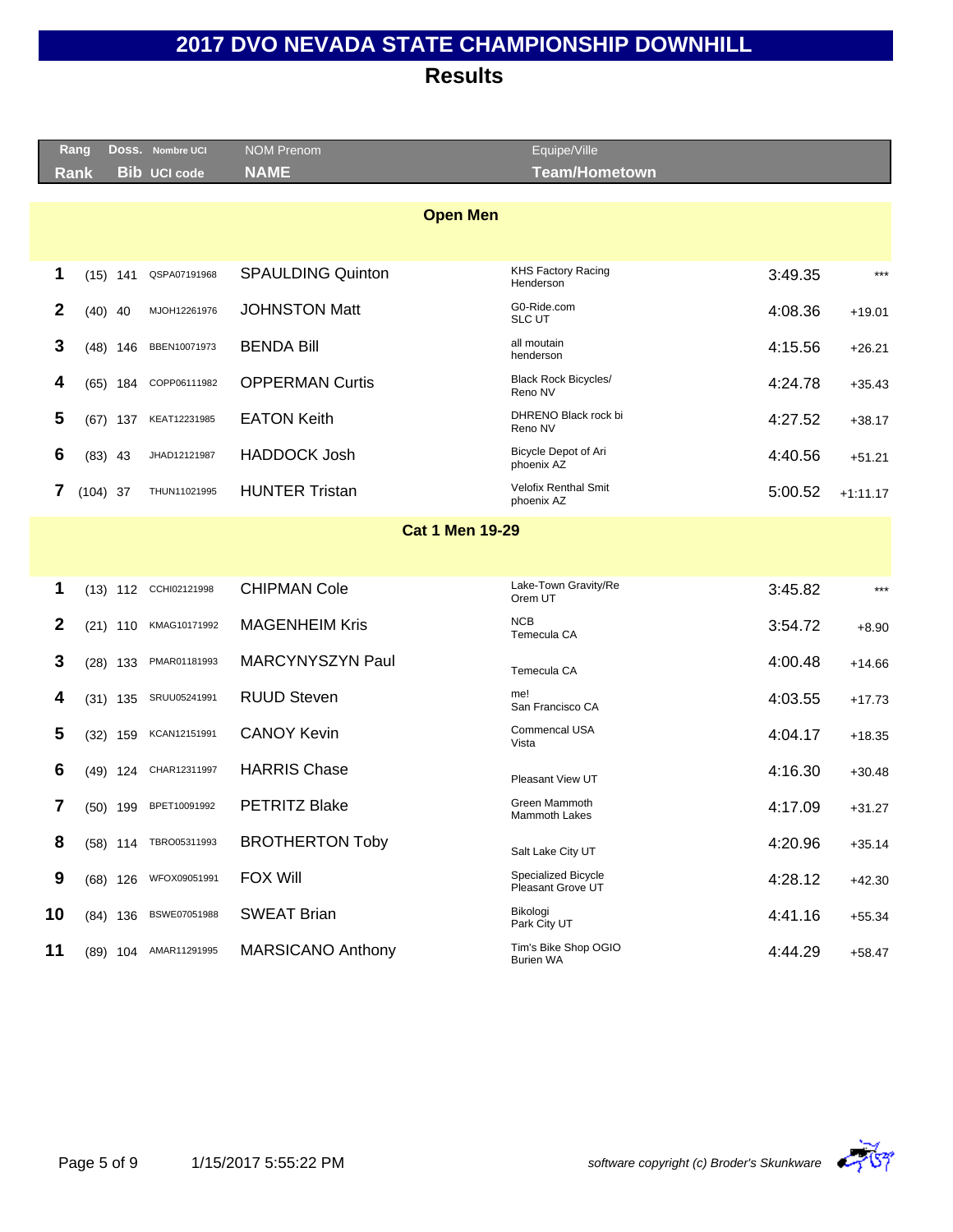|   | Rang        |            | DOSS. Nombre UCI       | <b>NOM Prenom</b>      | Equipe/Ville                             |         |            |  |  |  |  |
|---|-------------|------------|------------------------|------------------------|------------------------------------------|---------|------------|--|--|--|--|
|   | Rank        |            | <b>Bib UCI code</b>    | <b>NAME</b>            | <b>Team/Hometown</b>                     |         |            |  |  |  |  |
|   |             |            |                        | <b>Cat 1 Men 30-39</b> |                                          |         |            |  |  |  |  |
|   |             |            |                        |                        |                                          |         |            |  |  |  |  |
|   |             |            |                        |                        |                                          |         |            |  |  |  |  |
| 1 |             | $(24)$ 123 | ESMI06201985           | <b>SMITH Eric</b>      | All Mountain Cyclery<br>Henderson NV     | 3:56.75 | $***$      |  |  |  |  |
| 2 |             |            | (25) 115 ZPLY10171983  | PLY Zach               | Maxxis Tires All-Mou<br>Gilbert AZ       | 3:58.03 | $+1.28$    |  |  |  |  |
| 3 |             |            | (33) 145 AGIL04211987  | <b>GILMOUR Alex</b>    | All Mountain Cyclery<br>Henderson NV     | 4:04.72 | $+7.97$    |  |  |  |  |
| 4 |             | $(57)$ 151 | MCLA02121979           | <b>CLARK Michael</b>   | bohemian cycling tea<br>springdale       | 4:20.00 | $+23.25$   |  |  |  |  |
| 5 | (62)        | 109        | TMAR06251987           | <b>MARTIN Tom</b>      | Road34 / Deity / Can<br>Ft. Collins CO   | 4:24.12 | $+27.37$   |  |  |  |  |
| 6 |             | $(66)$ 142 | JMAC01021982           | MACLEOD Jason          | Irvine                                   | 4:27.34 | $+30.59$   |  |  |  |  |
| 7 | $(78)$ 18   |            | GGIB01101980           | <b>GIBSON Greg</b>     | TruckerCo Posse 6d 1<br>Big Bear Lake CA | 4:37.64 | $+40.89$   |  |  |  |  |
|   |             |            |                        | <b>Cat 1 Men 40-49</b> |                                          |         |            |  |  |  |  |
|   |             |            |                        |                        |                                          |         |            |  |  |  |  |
| 1 |             |            | (34) 134 AMCE12241974  | <b>MCELYEA Alex</b>    | Airpark Bikes/Intens<br>Scottsdale AZ    | 4:06.62 | $***$      |  |  |  |  |
| 2 |             | $(42)$ 130 | DDON01231973           | <b>DONOHUE David</b>   | sedona AZ                                | 4:10.54 | $+3.92$    |  |  |  |  |
| 3 | $(T43)$ 100 |            | QWIN02231973           | <b>WINTER Quinn</b>    | Knolly DVO Deity Max<br>henderson NV     | 4:12.80 | $+6.18$    |  |  |  |  |
| 4 | (55)        | 107        | VAIV06071968           | <b>AIVAZIAN Vahe</b>   | playa del rey CA                         | 4:19.04 | $+12.42$   |  |  |  |  |
| 5 |             | $(63)$ 120 | BGOO11011969           | <b>GOODRICH Buck</b>   | Southridge USA<br>Norco CA               | 4:24.43 | $+17.81$   |  |  |  |  |
| 6 |             |            | (64) 132 BPAR04081977  | <b>PARKER Brian</b>    | Knolly/Oneal/TheGrav<br>newbury park CA  | 4:24.44 | $+17.82$   |  |  |  |  |
| 7 |             |            | (80) 105 JSIM10231969  | SIMPSON Jason          | Incycle/Intense<br>La Verne CA           | 4:38.83 | $+32.21$   |  |  |  |  |
| 8 |             |            | (91) 119 CJEA01191976  | <b>JEAN Chris</b>      | Phoenix AZ                               | 4:46.48 | $+39.86$   |  |  |  |  |
| 9 |             |            | (107) 125 SZVO04141975 | <b>ZVORSKY Stephen</b> | simi valley CA                           | 5:06.79 | $+1:00.17$ |  |  |  |  |
|   |             |            |                        | <b>Cat 1 Men 50+</b>   |                                          |         |            |  |  |  |  |
|   |             |            |                        |                        |                                          |         |            |  |  |  |  |
| 1 |             |            | (120) 129 BBON03011957 | <b>BONDURANT Bobby</b> | <b>Trucker Co</b><br>Big Bear City CA    | 5:38.50 |            |  |  |  |  |

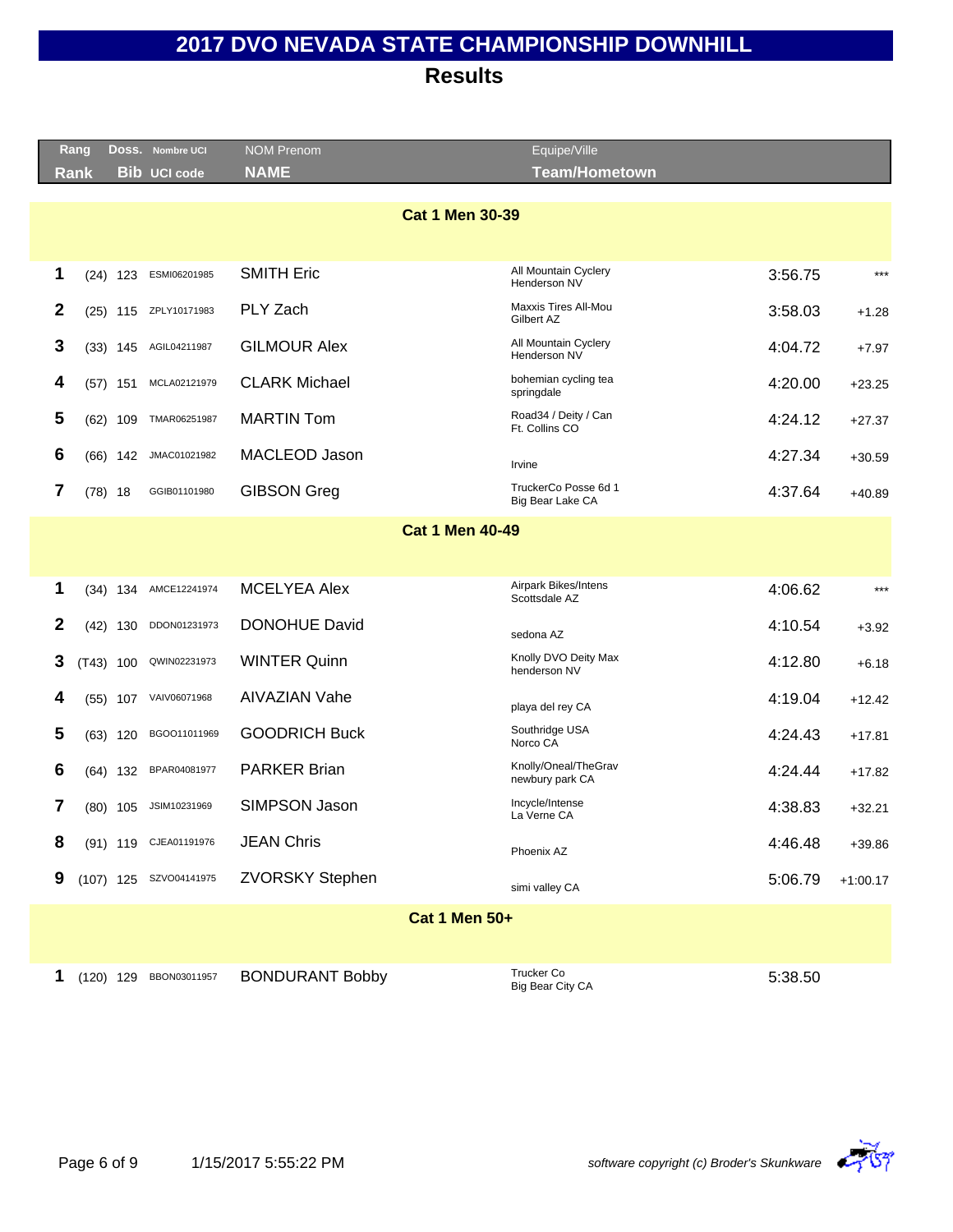|                | Rang        |            | DOSS. Nombre UCI       | <b>NOM Prenom</b>        | Equipe/Ville                              |         |            |
|----------------|-------------|------------|------------------------|--------------------------|-------------------------------------------|---------|------------|
|                | <b>Rank</b> |            | <b>Bib UCI code</b>    | <b>NAME</b>              | <b>Team/Hometown</b>                      |         |            |
|                |             |            |                        |                          |                                           |         |            |
|                |             |            |                        | <b>Cat 1 Women 15-18</b> |                                           |         |            |
|                |             |            |                        |                          |                                           |         |            |
| 1              |             |            | (125) 122 MMER08152002 | <b>MERTEN Mckenna</b>    | <b>Cissters Racing/Comm</b><br>Jamul CA   | 5:56.63 |            |
|                |             |            |                        | <b>Cat 1 Women 30-39</b> |                                           |         |            |
|                |             |            |                        |                          |                                           |         |            |
|                |             |            |                        |                          |                                           |         |            |
| 1              |             |            | (129) 147 MMUR12061979 | <b>MURETTA Megan</b>     | Mojo Wheels<br>Denver                     | 6:20.40 |            |
|                |             |            |                        | <b>Cat 1 Men 15-16</b>   |                                           |         |            |
|                |             |            |                        |                          |                                           |         |            |
|                |             |            |                        |                          | Factory GT/Enve                           |         |            |
| 1              |             | $(6)$ 27   | JFOR08312001           | FORESTA Joseph           | South Jordan NV                           | 3:35.87 | $***$      |
| $\mathbf{2}$   | (7)         | 131        | CSUE06222001           | <b>SUETOS Cole</b>       | Incycle/Intense<br>La Verne CA            | 3:36.80 | $+0.93$    |
| 3              |             | $(17)$ 121 | DSIL12302002           | <b>SILVA Dante</b>       | <b>Chainline Bikes</b><br>Chula Vista CA  | 3:51.98 | $+16.11$   |
| 4              |             |            | (111) 106 ADOO06132002 | <b>DOOLEY Austin</b>     | Incycle/Intense<br>Yucaipa CA             | 5:11.59 | $+1:35.72$ |
|                |             |            |                        |                          |                                           |         |            |
|                |             |            |                        | <b>Cat 1 Men 17-18</b>   |                                           |         |            |
|                |             |            |                        |                          |                                           |         |            |
| 1              |             |            | (5) 118 SWAL11301999   | <b>WALTON Steven</b>     | Corona CA                                 | 3:33.53 | $***$      |
| $\mathbf{2}$   |             |            | (12) 117 TBOL06021999  | <b>BOLDI Trevor</b>      | YT Industries USA Se<br>reno NV           | 3:44.62 | $+11.09$   |
| 3              |             |            | (18) 103 AGRO06012000  | <b>GROGAN-CRANE Alec</b> | 100% / e13 / RevGrip<br><b>Belmont CA</b> | 3:53.96 | $+20.43$   |
| 4              |             |            | (27) 101 ALOS09172000  | LOSKOTA Angelo           | <b>TEAM BLOCK</b><br>Lancaster CA         | 3:59.43 | $+25.90$   |
| 5              |             | $(38)$ 138 | KSCH06172000           | <b>SCHEVERS Koby</b>     | GOD<br>Dewey                              | 4:07.85 | $+34.32$   |
| 6              | (52)        | 108        | DBAR07221999           | <b>BARRON Drake</b>      | Foes Racing/ DVO/ Mo<br>La Crescenta CA   | 4:17.92 | $+44.39$   |
| $\overline{7}$ |             |            | (53) 169 BJEN08211999  | <b>JENSEN Brody</b>      | Kore North E 13 DVO<br>Meridian ID        | 4:18.04 | $+44.51$   |

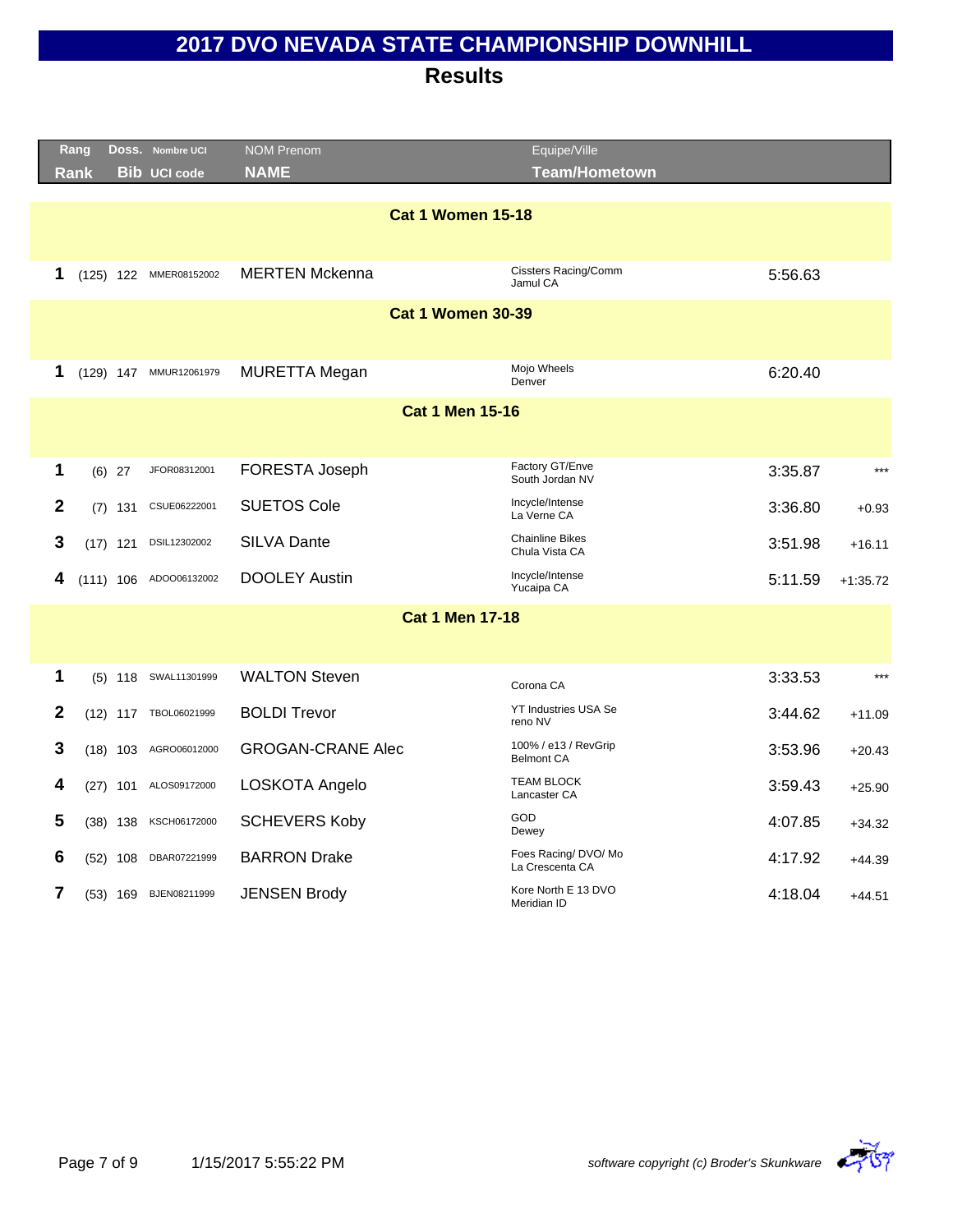| <b>Rang</b>  |             | Doss. Nombre UCI    | <b>NOM Prenom</b>         | Equipe/Ville                             |          |            |
|--------------|-------------|---------------------|---------------------------|------------------------------------------|----------|------------|
| Rank         |             | <b>Bib UCI code</b> | <b>NAME</b>               | <b>Team/Hometown</b>                     |          |            |
|              |             |                     |                           |                                          |          |            |
|              |             |                     | <b>Pro Women</b>          |                                          |          |            |
|              |             |                     |                           |                                          |          |            |
| 1            | $(101)$ 1   | SKIN10061999        | <b>KINGSHILL Samantha</b> | College Cyclery Onea<br>Sacramento CA    | 4:55.82  | $***$      |
| $\mathbf{2}$ | $(109)$ 7   | CSEL11211986        | <b>SELIG Ci</b>           | TruckerCo 5.10 DVO R<br>Big Bear Lake CA | 5:09.01  | $+13.19$   |
| 3            | $(114)$ 17  | EGAC06071998        | <b>GACAD Emily</b>        | Incycle/Intense<br>La Verne CA           | 5:13.57  | $+17.75$   |
| 4            | $(119)$ 75  | MGOE03111998        | GOETZ Ming                | Western State Colora<br>Montclair        | 5:24.27  | $+28.45$   |
| 5            | (133) 9     | LWIN10101994        | <b>WINGER Lecksi</b>      | Ellsworth bicycles/A<br>Las Vegas NV     | 6:51.88  | $+1:56.06$ |
| 6            | (135)<br>10 | KOCO03061973        | <b>OCONNELL Karen</b>     | Team Saturday/Fanati<br>Seattle WA       | 11:39.37 | $+6:43.55$ |